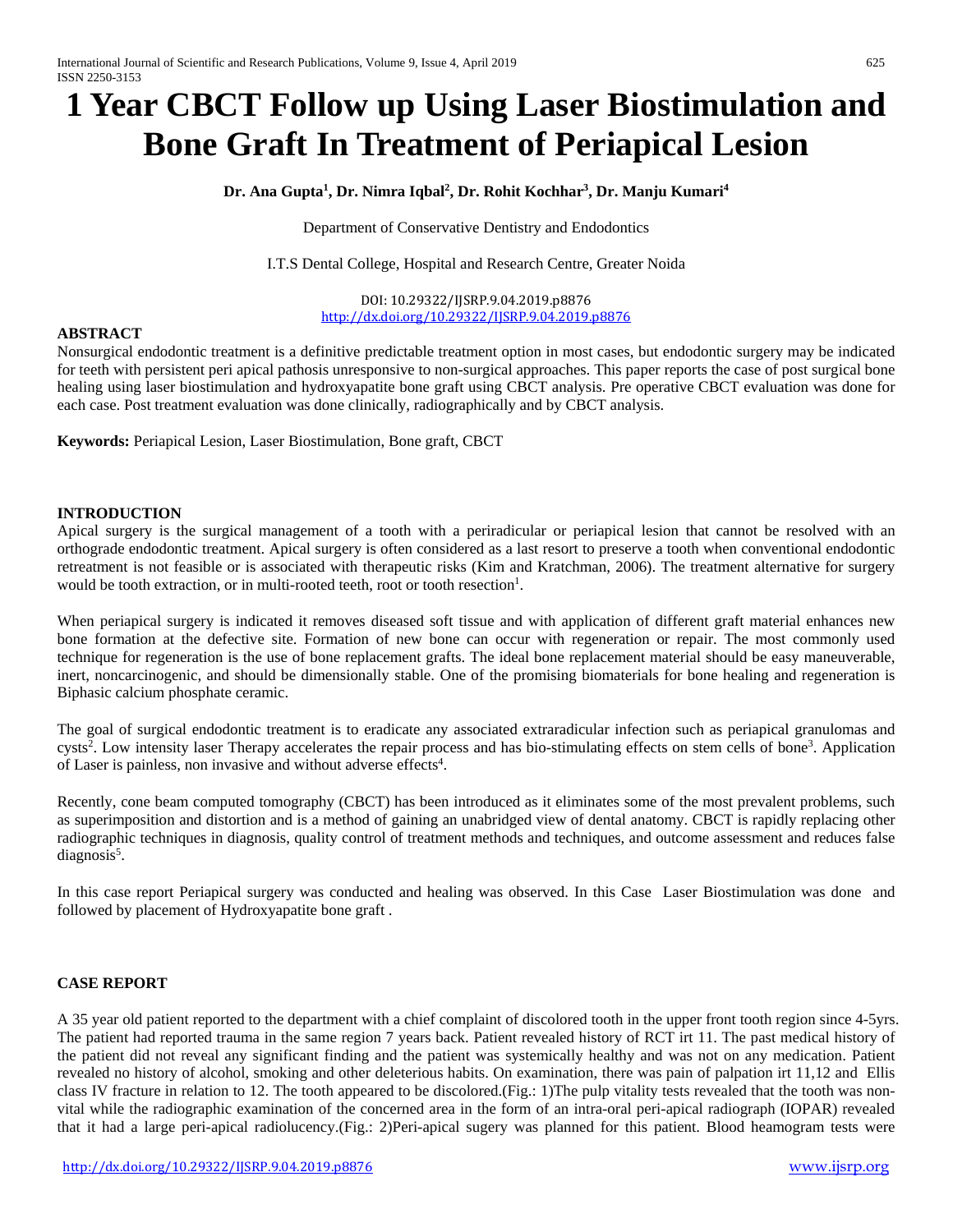International Journal of Scientific and Research Publications, Volume 9, Issue 4, April 2019 626 ISSN 2250-3153 conducted prior to surgery.

On the day of surgery patient was administered local anesthesia. Full thickness mucoperiosteal flap was reflected by giving two horizontal incisions and a horizontal incision. Osteotomy will be performed under copious water spray using straight micromotor handpiece with bone cutting bur. Root was resected up to 3mm. Removal of granulation tissue was done using curettes. Retro cavity preparation was done using micromotor contra angle handpiece and round bur. Retrograde Root filling was done using MTA at root end with the help of MAP system. After MTA placement, Laser Biostimulation with soft tissue diode Laser in non contact mode was used in elliptical manner. Three cycles of laser biostimulation was done of 10 seconds each. The power in first cycle was 1.5 watt with 3 cm away from the lesion site. In second cycle the power was increased to 2 watt with decrease in the distance to 2cm and third cycle was performed with maximum power up 2.5watt and minimum distance of 1 cm. Each cycle had interval of 10 seconds which was rest phase.(Fig.: 3)After Laser Biostimulation, Hydroxyapatite bone graft was placed in the bony cavity. (Fig.: 4) The Flap was sutured back in position.



FIGURES-1:Pre-operative clinical picture, 2: Preoperative Radiograph, 3:Laser Biostimulation, 4: Placement of Bone Graft

Post operatively Radiograph and CBCT Scan was taken immediately after the stesurgery (CBCT I) for the measurement of the bone defect. Mesio-distally, superioinferiorly and labiopalatally the defect measured 9.4 mm, 11 mm, 7.4 mm respectively. CBCT II was taken after 1 year for the measurement and CBCT II revealed reduction in the size of the defect up to mesio-distally, superioinferorly and labiopalatally as 9.2 mm, 7.9 mm, 5.1 mm.

Also, Patient was recalled after 1 month, 6 months, and 1 year for evaluation for radiographic and clinical evaluation (Rud et al Criteria). Radiographs also revealed healing of the periapical bone defect. (Fig.: 5-7)



FIGURES- 5:1month follow up, 6: 6 months follow up, 7: 1 year follow up

#### **DISCUSSION**

Nonsurgical endodontic treatment is a highly predictable treatment option in most cases, but endodontic surgery may be indicated for teeth with persistent periradicular pathosis unresponsive to non-surgical approaches. Surgical root canal therapy including root-end resection has been practiced since at least the mid 1800s.When indicated, periapical surgery involves removal of diseased soft tissue, root resection followed by retrograde root filling and application of different graft material, which enhance new bone formation at site of defect.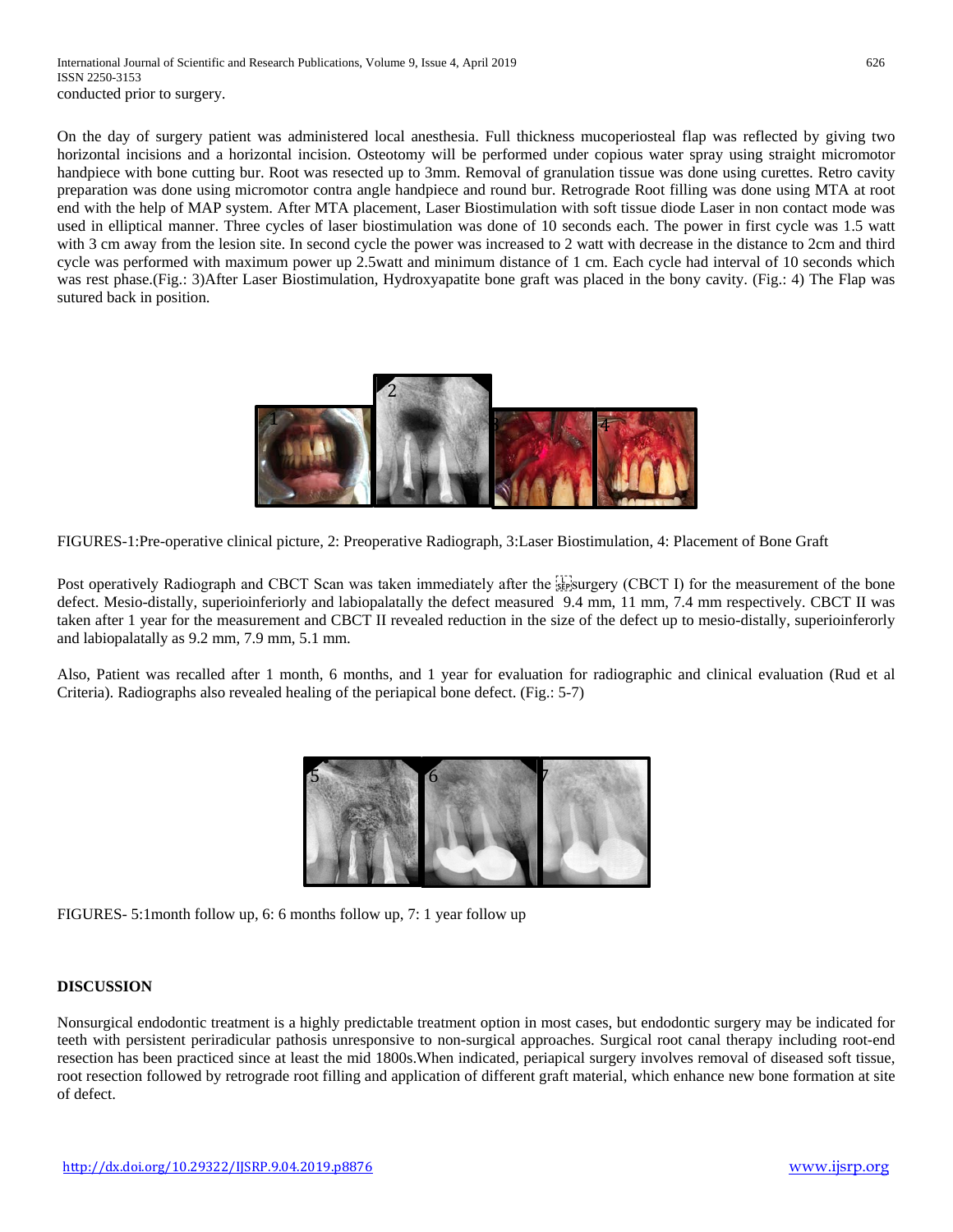International Journal of Scientific and Research Publications, Volume 9, Issue 4, April 2019 627 ISSN 2250-3153

In the present case Mineral trioxide aggregate (MTA) as a root-end filling material is shown to promote osteoblast activity and have excellent sealing ability. It was less cytotoxic than amalgam, IRM, amalgam, or SuperEBA and had an antimicrobial effect. Results of MTA studies in dogs and monkeys showed that significantly less inflammation was seen than in amalgam. More importantly, cementum bridges formed directly over the MTA confirming the tissue friendliness of the material and its potential cementogenic property as root-end filling material<sup>6</sup>.

In present case Laser biostimulation was done followed by hydroxyapatite bone graft. Hydroxyapatite is a cheap and easily available bone substitute,. Hydroxyapatite is a apatite of calcium phosphate, Ca10 (PO4)6(OH)2, a ceramic naturally found in tooth, vertebrae and bone. The compound has a Ca/P mole ratio of 1.67, and is formed by precipitation of calcium nitrate and ammonium dihydrogen phosphate. Each pore is 100-140 μm with constant interporous distance<sup>7</sup>.

The use of ceramics based hydroxyapatite Bone graft , which is osteointegrative and osteoconductive; and in some cases, osteoinductive<sup>8</sup>. Hydroxyapatite is used in a process wherein the bone is formed by osteoprogenitor cells from the recipient bed into, around, and through a graft and the in-growth of capillaries. These Hydroxyapatite crystals when used acts as a scaffold upon which new bone is deposited, which is then followed by a slow resorption of the graft. The ceramic materials are sufficiently adaptable to lend themselves to the management of defect pattern encountered in the individual patient<sup>7</sup>.

The bone grafts containing hydroxyapatite gets more rapidly incorporated into the host bone, because of presence of biological apatite in its surface. This is one of the rationale for employing bovine bone as a graft material<sup>9</sup>.

Kenney et al. in their study used porous hydroxyapatite on periodontal defect, found bone formation from the 3rd month examination onwards and connective tissue infiltration through the pores $10$ .

The follow up examination of this case was done after 1 month, 6 months and 12months and periapical healing was observed.which was checked radiographically and by CBCT. On comparing pre operative CBCT with 1 year follow up it was observed that endodontic surgery performed with laser bio stimulation followed by Placement of Hydroxyapatite bone graft showed promising results of periapical healing.

# **REFERENCES**

- 1. Arx T, AlSaeed M. The use of regenerative techniques in apical surgery: A literature review. The Saudi Dental Journal. 2011 ; 23, 113–127
- 2. Monga P, Grover R, Mahajan P, Keshav V, Singh N, et al. A comparative clinical study to evaluate the healing of large periapical lesions using platelet-rich fibrin and hydroxyapatite. Endodontology; 2016; 28; 27-1
- 3. T. Ebrahimi, N. Moslemi , AR. Rokn, M. Heidari, H. Nokhbatolfoghahaie, et al. The Influence of Low-Intensity Laser Therapy on Bone Healing Journal of Dentistry, Tehran University of Medical Sciences. 2012; 9: 4.
- 4. Obradoviç R , Kesiç L, Mihailoviç D, Ignjatoviç N, Uskokoviç D. Comparative Efficacy Analysis of Biomaterials and Soft Lasers in Repair of Bone Defects J Oral Laser Applications; 2007; (7) 161-166.
- 5. Peters c & peters o. Cone beam computed tomography and other imaging techniques in the determination of periapical healing. Endodontic Topics 2012, 26, 57–75
- 6. Baek S, Lee W, Setzer F, and Kim S. Periapical Bone Regeneration after Endodontic Microsurgery with Three Different Root-end Filling Materials: Amalgam, SuperEBA, and Mineral Trioxide Aggregate . J Endod 2010;36:1323–1325
- 7. Agarwala S, Bhagwat A. Hydroxyapatite as a bone graft substitute: Use in cortical and cancellous bone. Indian J Orthop 2005, 2018 Oct 25;39:254-6
- 8. Kumar P, Vinitha B, Fathima G. Bone grafts in dentistry. J Pharm Bioallied Sci.2013;5(Suppl 1):S125-7.
- 9. Kandaswamy D, Ramachandran G, Maheshwari S and Mohan B. Bone regeneration using hydroxyapatite crystals for periapical lesions, Endodontology,2000; (12) 1-51-54